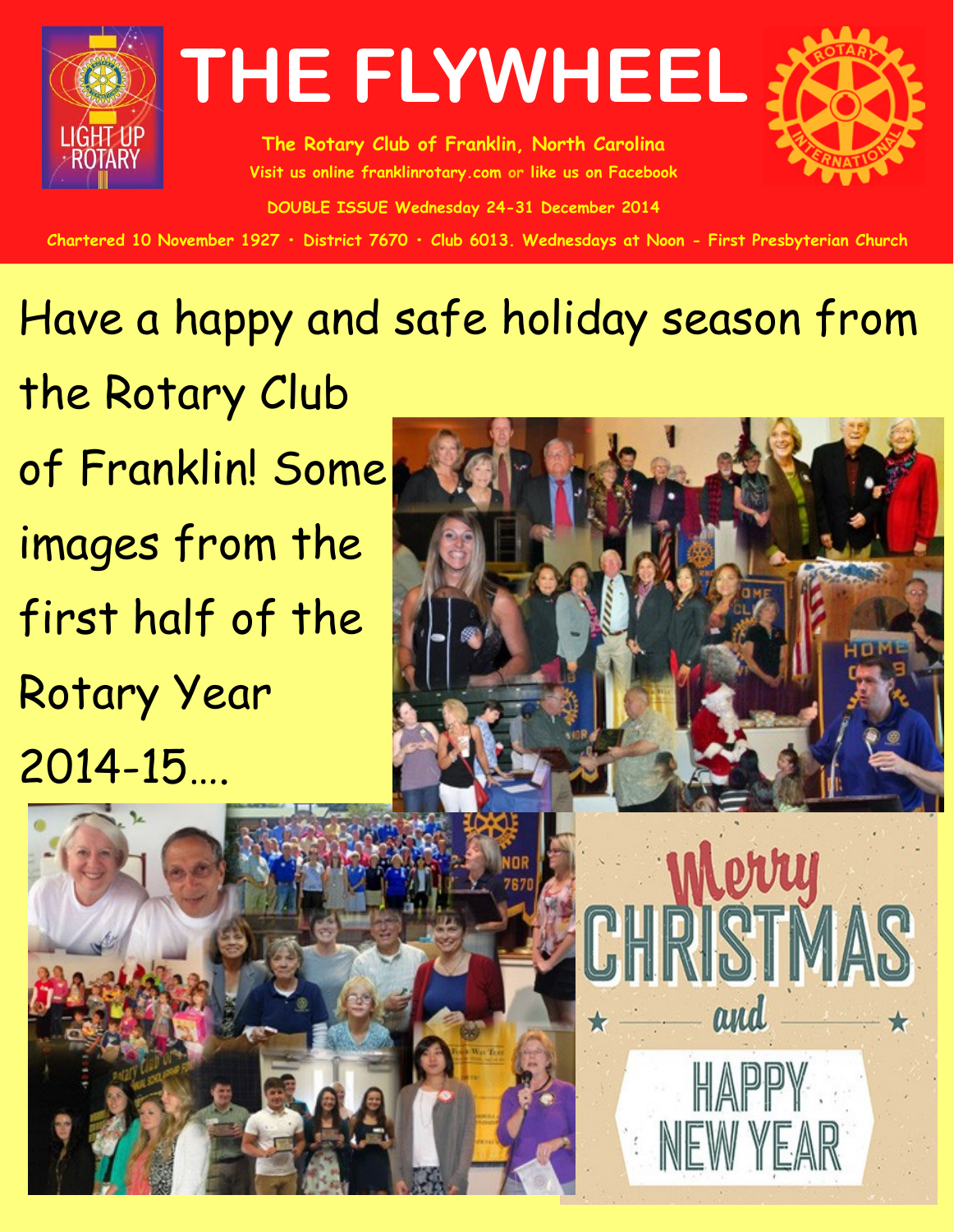

**The Rotary Club of Franklin, North Carolina Visit us online franklinrotary.com or like us on Facebook DOUBLE ISSUE Wednesday 24-31 December 2014**



Chartered 10 November 1927 • District 7670 • Club 6013. Wednesdays at Noon - First Presbyterian Church

### **Board Meeting at Brewery!**

Reminder..our next board meeting is

Tuesday January 13th in the

conference room at the all new

Lazy Hiker Brewery. 5p fellow-

ship/530p start. If you need a

it. Special thanks to PN Lenny!

makeup this is a great way to do



### **JC Doin Great**

Longtime Rotarian and past President JC Jacobs recently went home after some surgery in Atlanta and Rotarian Janet reports he's doing great! Great news JC!





## **Franklin Rotarians in the Rotarian!**

If you haven't had a chance to read the January Rotarian..page 51 lists the latest Retary **Arch Klumph Society mem-**



bers and Franklin Daybreak Rotarians Ron Winecoff and 7670 DGE Billi Black are listed! An Arch Klumph Society recognition is contributing \$250,000 or more to the Rotary Foundation. Pictures on page 62! Great work!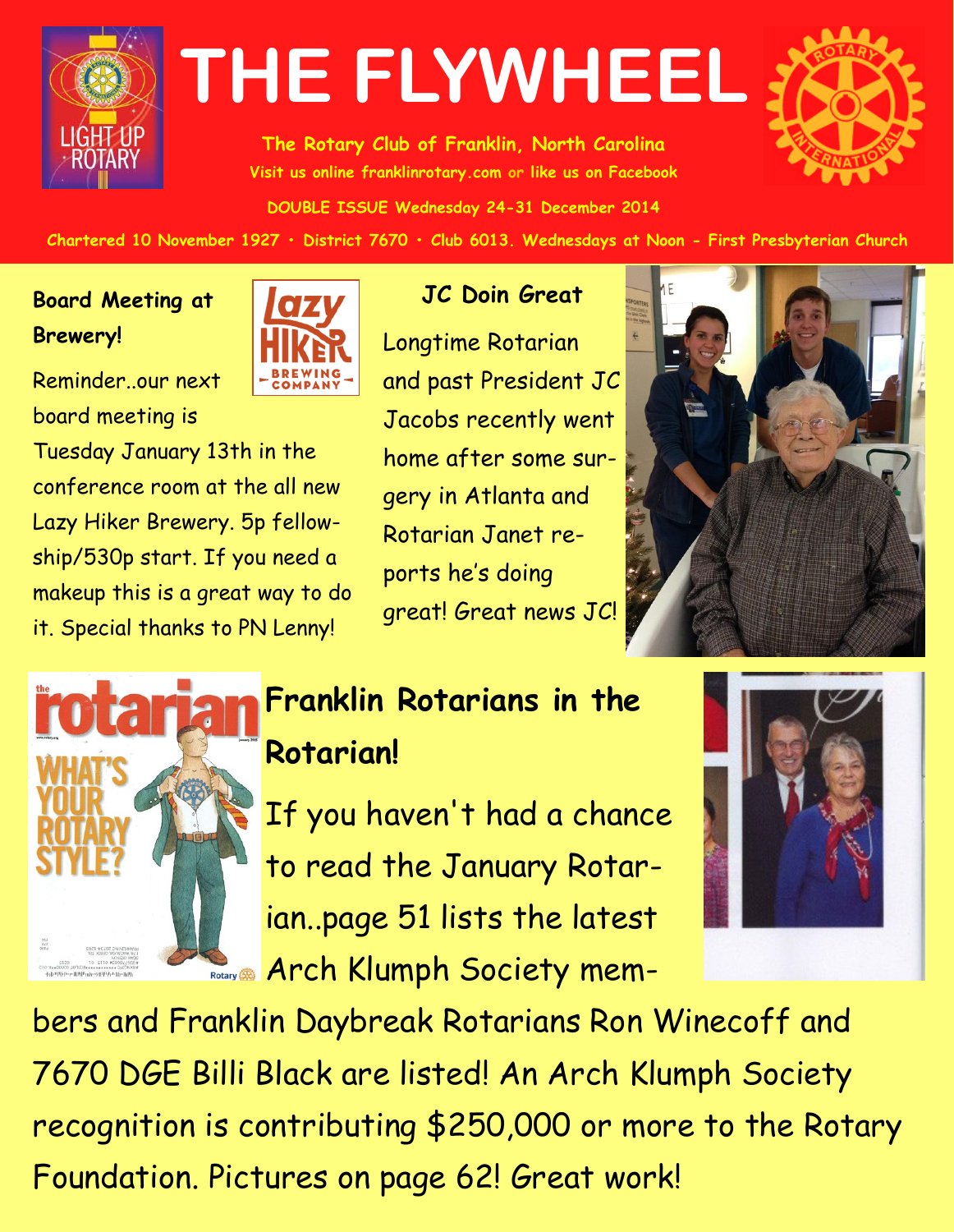

**The Rotary Club of Franklin, North Carolina Visit us online franklinrotary.com or like us on Facebook DOUBLE ISSUE Wednesday 24-31 December 2014**



Chartered 10 November 1927 • District 7670 • Club 6013. Wednesdays at Noon - First Presbyterian Church

#### **Message from President Susie**

Good afternoon! I hope you are enjoying the last days of preparing for Christmas! I want to wish you and your family a very blessed and Merry Christmas. I hope you enjoy days off from work and your busy schedule, and are able to take time to treasure the joys of being with loved ones. Whether you are home enjoying a quiet day, or enjoying a house full of children and grandchildren, I wish for you all the pleasures of the holidays!

I want to thank every one of you for giving me the opportunity to serve as your president. You are all very dear to me and you have all helped make this a special year for me. I appreciate each of you for helping make Rotary a treasured part of my life.

I wish you all a happy and safe holiday,

Love,

Susie P. Ledford

## **Membership Minute**

This is the first posting for Jeff Gillette being proposed for new membership by Clayton Ramsey. Anyone with questions or concerns please see President Susie or any board member

## **January is Rotary Awareness Month**

Celebrate Rotary Awareness Month by training members on Rotary history, programs, or how to raise awareness of your club's projects among your community. Or, ask members to share a personal story or experience that they have had because of Rotary. Every Rotarian has a Rotary story that can be educational and inspir-

ing. The beginning of a new year is a good opportunity to renew inspiration



for the rest of the Rotary year.